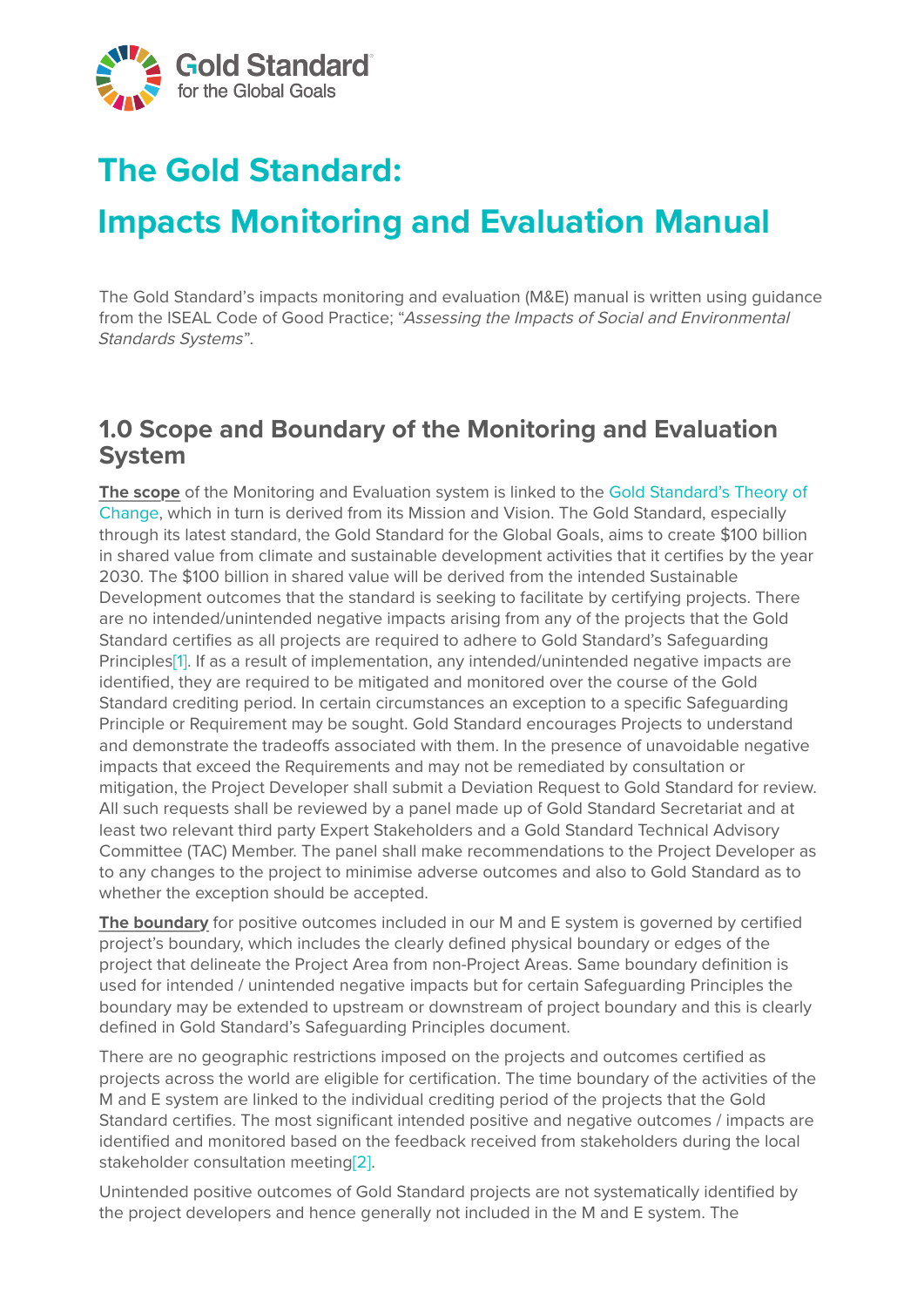monitoring plan submitted by projects is approved at the time of design certification and the results of the monitoring are approved at the time of Performance Certification. Since, the monitoring plan only contains intended positive impacts, the unintended positive impacts fall outside the purview of the Gold Standard's certification process, these are conservatively not accounted for. It is reiterated that all intended and unintended negative impacts are systematically mitigated or minimized in case of trade-offs, as this is a procedural requirement for Gold Standard certification.

# **2.0 Type of impacts and Performance monitoring**

Gold Standard requires all its projects to positively impact Climate Action (SDG 13) as a bare minimum in addition to demonstrating positive contribution to any 2 other Sustainable Development Goals of their choice. These 2 SDGs can cover a varied list of social, environmental or economic impacts.

The monitoring of outcomes is done through collecting data from individual Gold Standard projects that have been audited by a third party and their performance certified as part of the Performance Certification process. All Gold Standard projects are systematically audited and reviewed thereby giving access to all outcomes related data that will form the basis of the M and E system. Gold Standard intends to develop a tool to quantify the dollar value for each outcome certified for a project and aggregate the date to assess the value created at the portfolio level.

### **3.0 Staff and budget for development and implementation of the M and E system**

The staff responsible for managing the M and E system includes individuals from the Gold Standard's certification team as well as the standards team headed by The Chief Technical Officer. The Standard's team's Senior Technical Director is responsible for managing the M and E system supported by the Director of the Certification Team and Standards Team.

#### **3.1 Roles and responsibilities**

- **T** Senior Technical Director Overall management of the M and E system and annual reporting to ISEAL
- **T** Director, Certification Feedback into the tool development, collation of data using the tool and online interface
- **T** Director, Standards Supervision of the tool development, quality control of the collated data

The data gathering from projects certified by the Gold Standard that forms the basis for measuring the impact is planned to be done using online system so that it can be systematically and accurately aggregated at portfolio level. Currently, the budget for carrying out the M and E activities to fulfil ISEAL requirements will come from the certification revenue that the Gold Standard receives. However, we are in the process of identifying external funding and experts to develop the tool to quantify the dollar value for each outcome certified for a project. The current staff identified to work on the M and E system is sufficient to manage the system. In the future as the projects pipeline grows, the Gold Standard will dedicate additional staff for data collection from projects it certifies and also manage other activities part of the M and E system in order to conform to the requirements of the Impacts code of ISEAL.

# **4.0 Data collection and management**

Gold Standard projects that apply for Performance Certification submit monitoring reports that include information and data on their outcomes over a pre-determined period of time called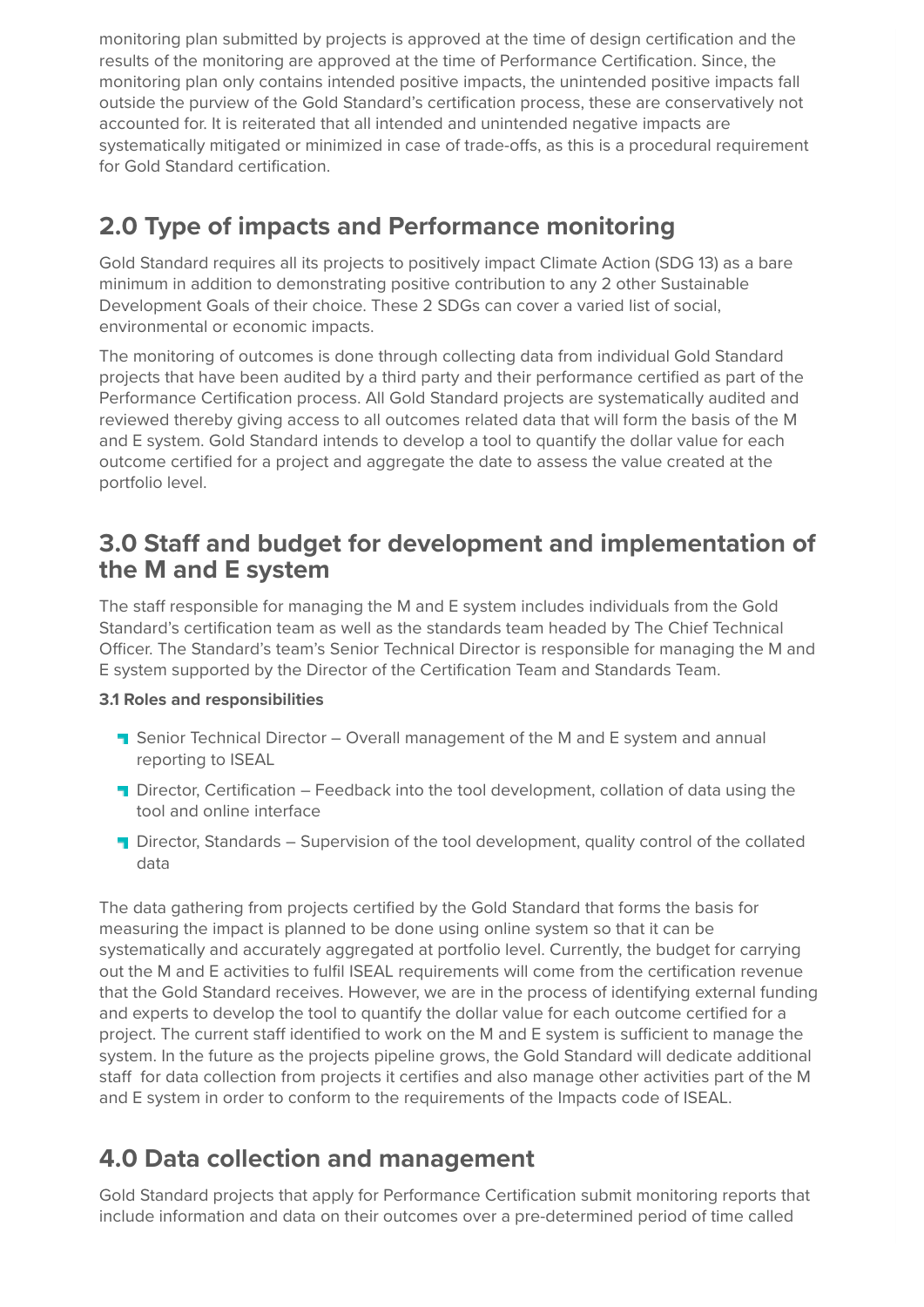monitoring period. The monitoring reports include granular information on the outcomes (for e.g. number of jobs created by the project, positive health outcomes from the project etc.). This data will be used to derive the dollar value of the outcome using standardized tool and the value will be collated across the entire portfolio of projects to consolidate the impact. An example of one such outcome is given below –

| <b>Relevant SDG</b><br><b>Target</b>            | By 2030, achieve full and productive employment and decent<br>work for all women and men, including for young people and<br>persons with disabilities, and equal pay for work of equal value |
|-------------------------------------------------|----------------------------------------------------------------------------------------------------------------------------------------------------------------------------------------------|
| <b>Indicator</b>                                | Total full-time employment generated                                                                                                                                                         |
| Data / Parameter                                | Number of male and female full-time staff                                                                                                                                                    |
| Unit                                            |                                                                                                                                                                                              |
| <b>Description</b>                              | The number of jobs created as a result of the operation and<br>maintenance related opportunities created as a result of<br>implementing the wind project                                     |
| Source of data                                  | <b>Employment contracts</b>                                                                                                                                                                  |
| <b>Value(s) applied</b>                         | 100                                                                                                                                                                                          |
| <b>Measurement</b><br>methods and<br>procedures | Verifying the employment contracts.                                                                                                                                                          |
| <b>Monitoring</b><br>frequency                  | Annual                                                                                                                                                                                       |
| <b>QA/QC procedures</b>                         | Employee contracts will be checked to ensure that the wages are<br>in line with the host country's minimum wage policies.                                                                    |
| <b>Purpose of data</b>                          | To monitor the contribution to SDG 8 (Decent work and economic<br>growth)                                                                                                                    |
| <b>Additional comment</b>                       |                                                                                                                                                                                              |

Data management is currently done using the repository maintained at the Markit Registry<sup>[3]</sup>. All monitoring reports and other project related information of all Gold Standard certified projects is maintained on the Registry. Gold Standard has the rights to all data and information submitted by projects that it certifies. This is clearly and unambiguously mentioned in the Terms and Conditions<sup>[4]</sup> that all Project developers sign and submit.

## **5.0 Stakeholder involvement and input into the M and E system**

This manual will be put forward for public consultation and identified relevant stakeholder groups will be reached out for targeted consultation. This section will be updated with next revision of the manual providing information on stakeholder feedback received on the proposed M and E system.

Any comments, complaints or feedback regarding Gold Standard's M and E system should be